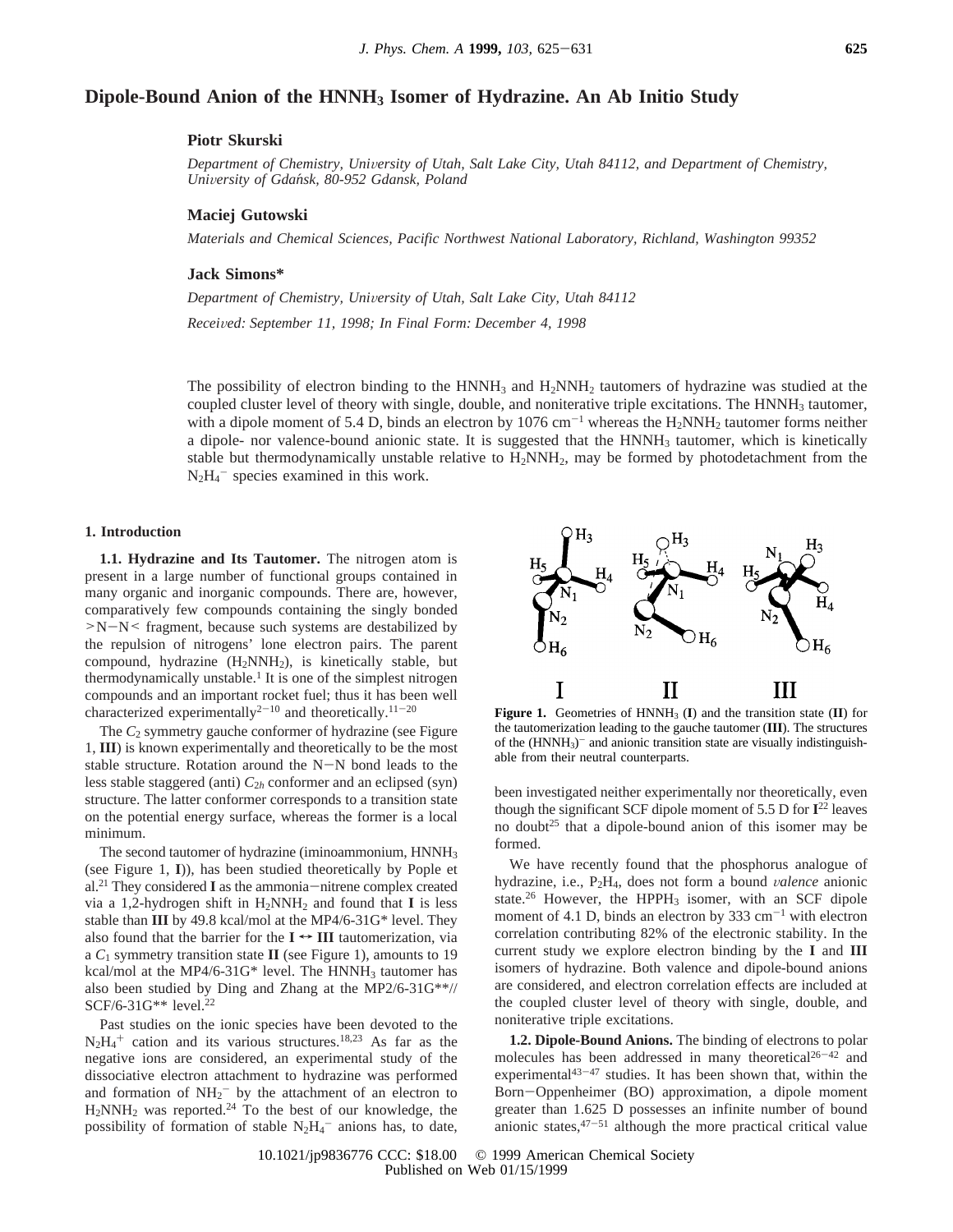required to experimentally observe a dipole-bound anion was found to be slightly larger, about  $2.5 \text{ D.}^{43,52}$ 

Jordan and Luken demonstrated that the loosely bound electron in a dipole-bound state occupies a diffuse orbital localized mainly on the positive side of the dipole.<sup>28</sup> This finding was confirmed by many recent studies. The role of non-BO coupling has been studied by Garrett, who concluded that such couplings are negligible for dipole-bound states with electron binding energies ( $E_{bind}$ 's) much larger than the molecular rotational constants.53

The simplest theoretical approach to estimate  $E_{bind}$  is based on Koopmans' theorem.<sup>54</sup> The KT binding energy  $(E_{\text{bind}}^{\text{KT}})$  is the negative of the energy of the relevant unfilled orbital obtained from a Hartree-Fock self-consistent field (SCF) calculation on the *neutral* molecule. The orbital relaxation effects, which are neglected in the KT approximation, have been found to be quite small for a variety of dipole-bound anionic states.<sup>26,29-37</sup> In contrast, the role of electron correlation has proven to be very significant. In fact, in many cases the electron binding energy of the dipole-bound anion has been dominated by the contribution from electron correlation.<sup>26,31-38</sup> The very recent studies on dipole-bound anions of hydrogen-bonded clusters<sup>39-41</sup> and  $CH<sub>3</sub>NO<sub>2</sub><sup>42</sup>$  yielded similar conclusions.

Based on the experience mentioned above, we earlier concluded that the electron correlation contributions to *E*bind encompass (i) a stabilizing dynamical correlation between the loosely bound electron and the electrons of the neutral molecule and (ii) an improved description of the charge distribution (and hence the dipole moment) of the neutral. Furthermore, we found that effects beyond the second-order Møller-Plesset (MP2) level can contribute substantially to the stability of dipole-bound anionic states and solvated electrons.<sup>26,31-37</sup>

Probably the most spectacular cases in which correlation is important involve the dipole-bound anions of water-ammonia and HPPH3, where we found that electron correlation contributes respectively 77 and 82% to the electron binding energy.26,36 In the present paper, we explore the role of electron correlation effects in electron binding to HNNH<sub>3</sub>.

#### **2. Methods**

**2.1. Decomposition of** *E***bind into Various Physical Components.** In this work we present the results of highly correlated ab initio calculations for the anion of  $N_2H_4$ . We studied the potential energy surfaces of the neutral and anionic system at the MP2 level of theory and we calculated the values of *E*bind using a supermolecular approach (i.e., by subtracting the energies of the anion from those of the neutral). This approach requires the use of size-extensive methods, so we have employed Møller-Plesset perturbation theory up to fourth order as well as the coupled-cluster method with single, double, and noniterative triple excitations (CCSD(T)).<sup>55,56</sup> In addition, *E*<sub>bind</sub> was analyzed within a perturbation framework designed for dipolebound anions and solvated electrons.34

Orbital relaxation and electron correlation corrections, which are neglected when  $E_{bind}$  is calculated at the KT level of theory, were taken into account by performing self-consistent field (SCF) and correlated CCSD(T) electronic structure calculations for the neutral and the anion.

The polarization of the neutral host by the excess electron and the effect of back-polarization are taken into account when the SCF calculation is performed for the anion, and the accompanying induction effects are given by

$$
\Delta E_{\text{bind}}^{\text{SCF-ind}} = E_{\text{bind}}^{\text{SCF}} - E_{\text{bind}}^{\text{KT}}
$$
 (1)



**Figure 2.** Singly occupied molecular orbital (SOMO) of the (HNNH<sub>3</sub>)<sup>-</sup> (plotted with a 0.012 contour spacing).

where

$$
E_{\text{bind}}^{\text{SCF}} = E_{\text{N}}^{\text{SCF}} - E_{\text{A}}^{\text{SCF}} \tag{2}
$$

and  $E_{\rm N}^{\rm SCF}$  and  $E_{\rm A}^{\rm SCF}$  are the SCF energies of the neutral (N) and the anion (A), respectively.

The dispersion interaction between the loosely bound electron (lbe) and the neutral host was extracted from the MP2 contribution to  $E_{bind}$ .<sup>34</sup> The dispersion term is a second-order correction with respect to the fluctuation-interaction operator,<sup>34</sup> and it is approximated here by  $\Delta E_{\text{bind}}^{\text{MP2-disp}}$ , which takes into account proper permutational symmetry for all electrons in the anion

$$
\epsilon_{\text{disp}}^{(02)} \approx -\Delta E_{\text{bind}}^{\text{MP2-disp}} = \sum_{a \in N} \sum_{r \le s} \frac{|\langle \phi_a \phi_{\text{lbe}} | |\phi_r \phi_s \rangle|^2}{\langle \phi_a \phi_{\text{lbe}} | \phi_r \phi_s \rangle^2} \tag{3}
$$

where  $\phi_a$  and  $\phi_{\text{lbe}}$  are spin orbitals occupied in the UHF wave function,  $\phi_r$  and  $\phi_s$  are unoccupied orbitals, and *e*'s are the corresponding orbital energies. The total MP2 contribution to *E*bind defined as

$$
\Delta E_{\text{bind}}^{\text{MP2}} = E_{\text{bind}}^{\text{MP2}} - E_{\text{bind}}^{\text{SCF}} \tag{4}
$$

is naturally split into the dispersion and nondispersion terms

$$
\Delta E_{\text{bind}}^{\text{MP2}} = \Delta E_{\text{bind}}^{\text{MP2-disp}} + \Delta E_{\text{bind}}^{\text{MP2-no-disp}} \tag{5}
$$

with the latter being dominated by the correlation correction to the static Coulomb interaction between the extra electron and the charge distribution of N.34

The higher-order MP contributions to  $E_{bind}$  are defined as

$$
\Delta E_{\text{bind}}^{\text{MP}n} = E_{\text{bind}}^{\text{MP}n} - E_{\text{bind}}^{\text{MP}(n-1)} \qquad n = 3, 4 \tag{6}
$$

Finally, the contributions beyond the fourth order are estimated by subtracting the MP4 results from those obtained at the coupled-cluster level

$$
\Delta E_{\text{bind}}^{\text{CC}} = E_{\text{bind}}^{\text{CC}} - E_{\text{bind}}^{\text{MP4}} \tag{7}
$$

In particular, the DQ, SDQ, and SDTQ MP4 energies are subtracted from the D, SD, and SD(T) coupled cluster binding energies, respectively.55

**2.2. Computational Details.** The diffuse character of the orbital describing the loosely bound electron (see Figure 2) necessitates the use of extra diffuse basis functions having very low exponents.<sup>28</sup> In addition, the basis set chosen to describe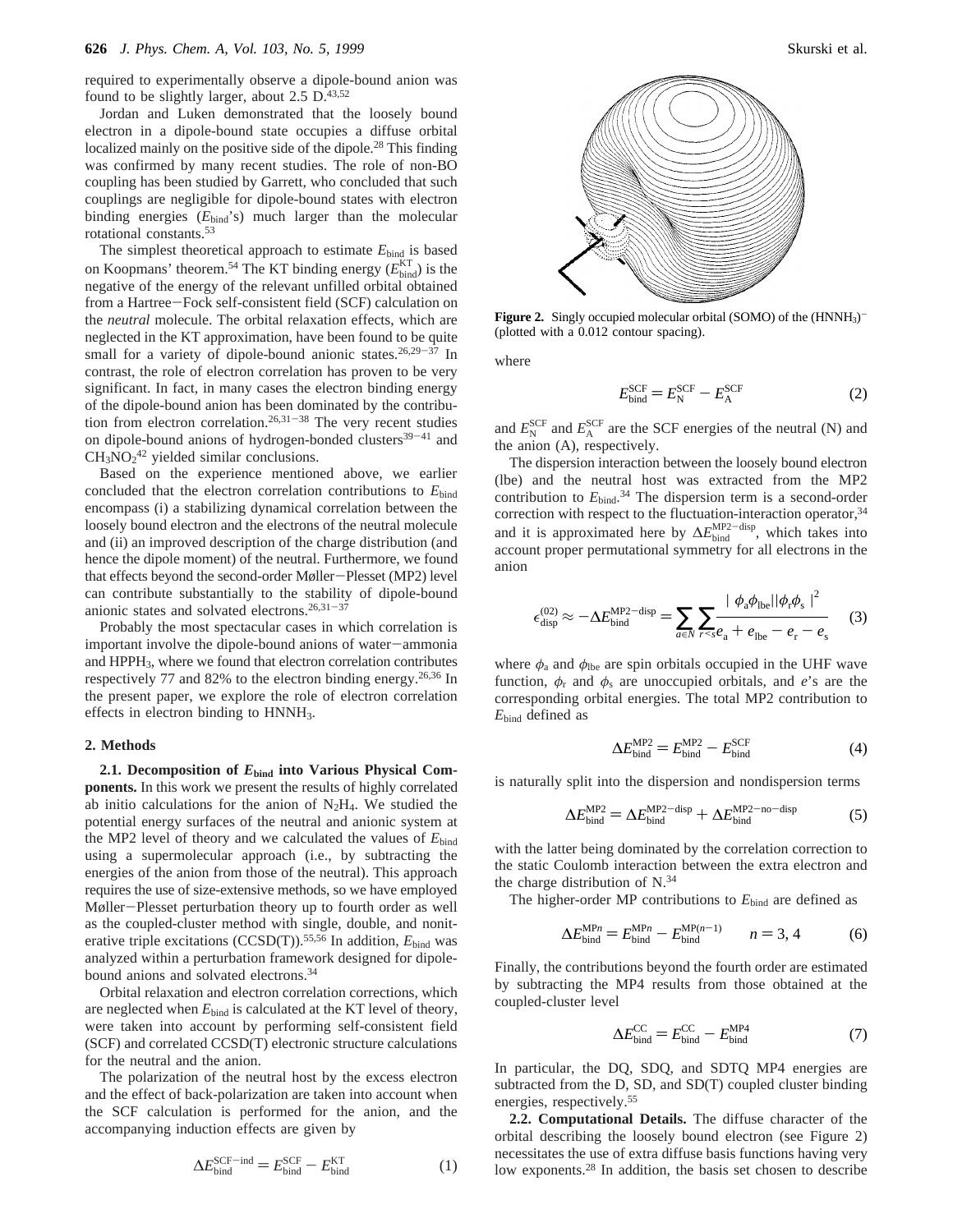**TABLE 1: Geometries and Harmonic Vibrational Frequencies for the Neutral and Dipole-Bound Anionic States of HNNH3 at the Stationary Points (minima)<sup>***a***</sup> (Frequencies in cm<sup>-1</sup>, Distances (***r***) in Å, Valence (α) and Dihedral (δ) Angles in Degrees,** Dipole Moment  $\mu$  of the Neutral Dimer in D, Zero-Point Vibrational Energies  $(E_0^{\text{vib}})$  in kcal/mol)<sup>*b*</sup>

|                       |                                                                                                                                                                                                                                                                                                       |            | $\mu_{\text{neutral}}$ |                                                                                                                                                                                                                                                                                                      |                    |
|-----------------------|-------------------------------------------------------------------------------------------------------------------------------------------------------------------------------------------------------------------------------------------------------------------------------------------------------|------------|------------------------|------------------------------------------------------------------------------------------------------------------------------------------------------------------------------------------------------------------------------------------------------------------------------------------------------|--------------------|
| system                | geometry                                                                                                                                                                                                                                                                                              | <b>SCF</b> | <b>OCISD</b>           | frequencies                                                                                                                                                                                                                                                                                          | $E_0^{\text{vib}}$ |
| HNNH <sub>3</sub>     | $r(N_1N_2) = 1.459$ , $r(N_1H_3) = 1.023$<br>$r(N_1H_4) = 1.032$ , $r(N_2H_6) = 1.030$<br>$\alpha(H_3N_1N_2) = 105.19$ , $\alpha(H_4N_1N_2) = 115.57$<br>$\alpha(H_3N_1H_4) = 106.32$ , $\alpha(N_1N_2H_6) = 102.23$<br>$\delta(H_3N_1H_4N_2)=116.27$                                                 | 5.47       | 5.40c                  | $\omega_1(a'') = 361, \omega_2(a') = 879$<br>$\omega_3(a') = 1024$ , $\omega_4(a'') = 1061$<br>$\omega_5(a') = 1449$ , $\omega_6(a') = 1477$<br>$\omega_7(a'') = 1643$ , $\omega_8(a') = 1661$<br>$\omega_9(a') = 3300, \omega_{10}(a'') = 3355$<br>$\omega_{11}(a') = 3430, \omega_{12}(a') = 3539$ | 33.14              |
| $HNNH_3$ <sup>-</sup> | $r(N_1N_2) = 1.460$ , $r(N_1H_3) = 1.024$<br>$r(N_1H_4) = 1.033$ , $r(N_2H_6) = 1.031$<br>$\alpha(H_3N_1N_2) = 106.30, \alpha(H_4N_1N_2) = 115.86$<br>$\alpha(H_3N_1H_4) = 105.79$ , $\alpha(N_1N_2H_6) = 102.03$<br>$\delta$ (H <sub>3</sub> N <sub>1</sub> H <sub>4</sub> N <sub>2</sub> ) = 117.46 | 5.50       | $5.42^{d}$             | $\omega_1(a'') = 341, \omega_2(a') = 902$<br>$\omega_3(a') = 1025$ , $\omega_4(a'') = 1066$<br>$\omega_5(a') = 1452, \omega_6(a') = 1473$<br>$\omega_7(a'') = 1639$ , $\omega_8(a') = 1653$<br>$\omega_9(a') = 3290, \omega_{10}(a'') = 3357$<br>$\omega_{11}(a') = 3422, \omega_{12}(a') = 3519$    | 33.08              |

*<sup>a</sup>* For the numbering of atoms, see Figure 1 (structure **I**). *<sup>b</sup>* MP2 results obtained with the aug-cc-pVDZ basis set supplemented with the 6s6p4d diffuse set. *<sup>c</sup>* MP2, MP3, and MP4(SDQ) values of dipole moment: 5.46, 5.45, and 5.41 D, respectively. *<sup>d</sup>* MP2, MP3, and MP4(SDQ) values of dipole moment: 5.48, 5.47 and 5.43 D, respectively.

the neutral molecular host should be flexible enough to (i) accurately describe the static charge distribution of the neutral and (ii) allow for polarization and dispersion stabilization of the anion upon electron attachment. The majority of our calculations were performed with aug-cc-pVDZ basis sets<sup>57</sup> supplemented with diffuse s, p, d, and sometimes f functions centered on the atom labeled  $N_1$  in Figure 1 (since this is the centroid of the positive end of the dipole). The extra diffuse s, p, and d functions do not share exponent values, but the exponents of the *f* functions were the same as those used for the d functions. The results presented below justify our basis set selection.

We explored the dependence of  $E_{bind}$  on the choice of the extra diffuse functions. These tests were performed with the aug-cc-pVDZ core basis set with only the extra diffuse functions being varied. We used even-tempered six-term s, six-term p, and four-term d basis sets. The geometric progression ratio was equal to 3.2,58 and for every symmetry we started to build up the exponents of the extra diffuse functions from the lowest exponent of the same symmetry included in aug-cc-pVDZ basis set designed for nitrogen. As a consequence, we achieved the lowest exponents of 5.7034  $\times$  10<sup>-5</sup>, 5.2257  $\times$  10<sup>-5</sup>, and 2.1935  $\times$  10<sup>-3</sup> a.u. for the s, p, and d symmetries, respectively.

Next, we determined that the MP2 electron binding energy increases by only  $2 \text{ cm}^{-1}$  after inclusion of a four-term set of diffuse f functions. We also explored the dependence of *E*bind on the *core* basis set chosen to describe the neutral molecular host. The MP2 value of  $E_{bind}$  obtained with Dunning's aug-cc $pVTZ$  basis set,<sup>57</sup> with the six-term s, six-term p, and fourterm d diffuse set fixed, differs by less than  $3 \text{ cm}^{-1}$  from the results obtained using the aug-cc-pVDZ basis instead. We therefore believe that our MP2 electron binding energies obtained with the aug-cc-pVDZ basis set supplemented with the six-term diffuse s and p, and four-term diffuse d functions underestimate the correct binding energy by less than 5% due to basis set incompleteness.

Therefore, our final basis set was selected to be the aug-ccpVDZ basis supplemented with the 6s6p4d diffuse set for the optimization of geometries, for calculating frequencies, and for evaluating the electron binding energies.

In computing correlation energies, all orbitals except the 1s orbitals of nitrogen were included, and all results reported in this study were obtained with the Gaussian 94 program.<sup>59</sup> Finally, to avoid erroneous results caused by using Gaussian 94's (default) direct SCF module with the large s, p, d, and f sets of diffuse functions, we performed conventional SCF calculations. Moreover, the two-electron integrals were evaluated (without prescreening) to a tolerance of  $10^{-20}$  au in the singlepoint calculations.

#### **3. Results**

We did not find a valence-bound anionic state for either the gauche or staggered conformations of H2NNH2 or for HNNH3. The dipole moment of 2.0 D for the gauche structure **III** is too small to substantially bind an excess electron. This finding was not surprising in light of the fact that the electron binding energy for HCN, with a dipole moment of 3.0 D, is only 9  $cm^{-1}$  35 and the dipole moment of **III** is even smaller than the experimental critical value of ca. 2.5 D required to observe a dipole-bound anion.52

Therefore, we present detailed results for the iminoammonium (HNNH3) tautomer only. The relevant rotational energy level spacings for this tautomer are much smaller than the calculated values of *E*bind. Hence, non-BO coupling between the electronic and rotational degrees of freedom is expected to be of secondary importance for this anion and is not considered in this study.

**3.1. MP2 Geometries and Harmonic Frequencies.** The *C*<sup>s</sup> symmetry local minima on the MP2 potential energy surface of the neutral and anionic molecule are characterized in Table 1. We studied the dependence of the dipole moment of the neutral molecule on geometrical displacements induced by electron attachment. In Table 1 we report the values of the neutral's dipole moment calculated using the SCF and QCISD densities at the neutral and at the anion geometries. (QCISD is an approximation to the CCSD method.55)

Our calculations indicate that the geometries of the neutral and anion differ only slightly; see Table 1. In particular, electron attachment leads to elongation of all bonds by 0.001 Å, and the valence as well as dihedral angles change by less than 1.2°. These small geometrical distortions cause an increase of the dipole moment,  $\mu$ , of the neutral by 0.03 D at the SCF level, and 0.02 D at the QCISD level. These changes are very similar to those reported recently for HPPH3, <sup>26</sup> and much smaller than for hydrogen-bonded systems, which we have studied previously,  $33-36$  and reflect the fact that the bonding in the neutral  $HNNH<sub>3</sub>$  is rigid, as it is in the case of  $HPPH<sub>3</sub>$ .

The barrier to rotation around the N-N bond is 601  $cm^{-1}$  $(1.72 \text{ kcal/mol})$  for the neutral and 539 cm<sup>-1</sup>  $(1.54 \text{ kcal/mol})$ for the anion. We verified that the anion remains electronically stable in the course of rotation around the N-N bond.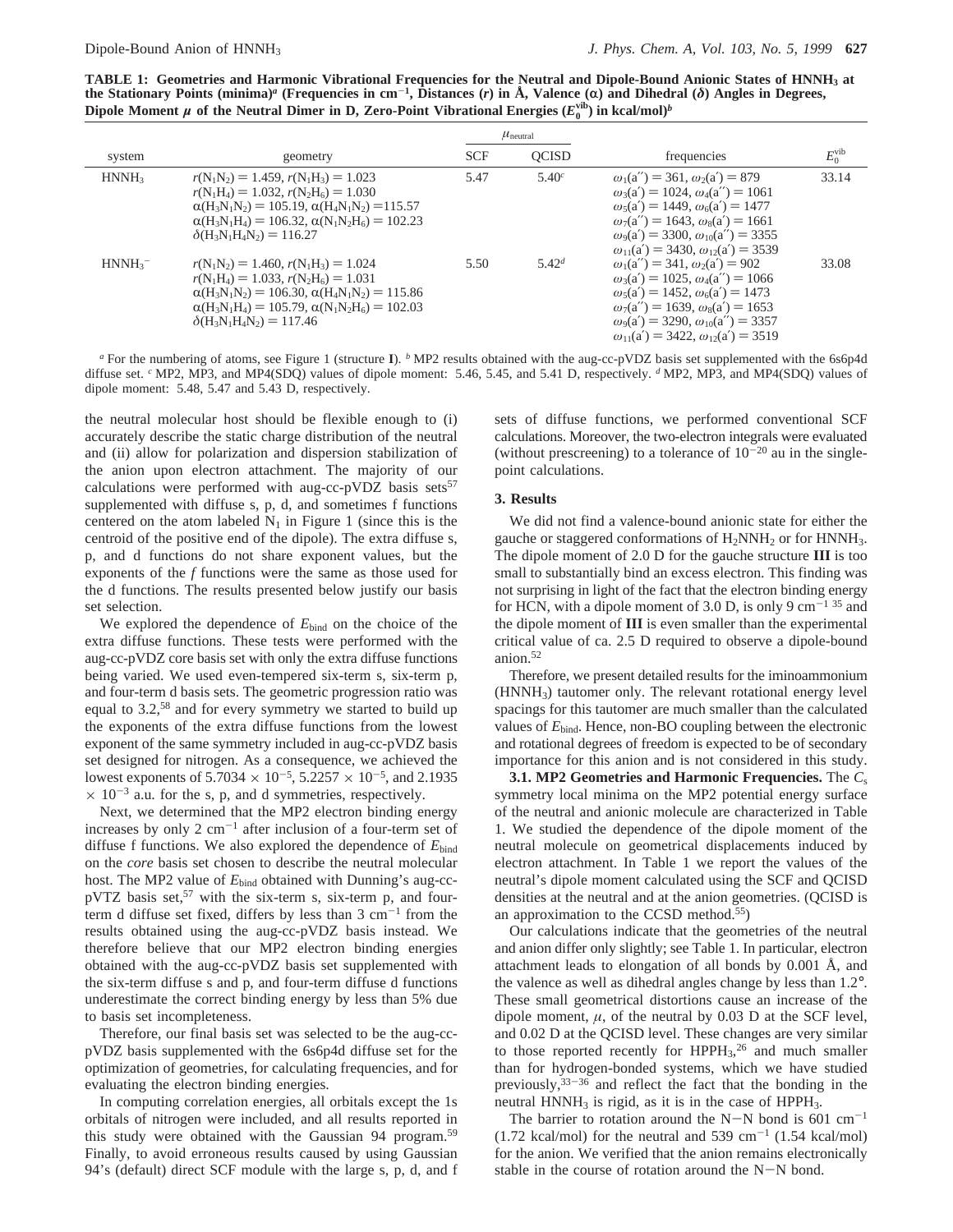

**Figure 3.** The minimum energy reaction path for the unimolecular tautomerization  $HNNH_3 \leftrightarrow H_2NNH_2$  of the neutral system. The path for the anion is very similar and lies close to this reported for the neutral molecule. The vertical line (A) indicates the border of electronic stability for the anionic system (the anion remains stable only to the right of this line).

The (unscaled) harmonic MP2 frequencies for the local minima are also reported in Table 1. The frequencies of the stiff stretching modes usually decrease upon electron attachment, and the largest shift of 20  $cm^{-1}$  is for the eighth  $a'$  mode. On the contrary, the frequencies of the soft modes usually increase upon electron attachment and the largest shift of  $23 \text{ cm}^{-1}$  occurs for the first *a*′ mode. Due to a partial cancelation of the frequency shifts, the change of the total zero-point vibrational energy upon electron attachment is rather small and amounts to  $-20$  cm<sup>-1</sup>.

We also investigated the pathway for unimolecular tautomerization of the anion and the neutral systems; see Figure 3. We located transition states on the neutral and anionic potential energy surfaces, and we give their geometrical parameters in Table 2. The unscaled harmonic MP2 frequencies as well as the neutral dipole moment for both geometries are also reported. Tautomerization of the neutral proceeds from the HNNH<sub>3</sub> species by migration of the atom labeled  $H_3$  in Figure 1 toward  $N_2$ . At the transition state, which lies 23.58 kcal/mol above HNNH<sub>3</sub>, H<sub>3</sub> resides between N<sub>1</sub> and N<sub>2</sub> and the N<sub>2</sub>-H<sub>6</sub> bond has moved to the right, thus producing a transition state with no symmetry planes or axes (i.e., belonging to the  $C_1$  point

group). Further along the reaction path,  $H_3$  moves closer to  $N_2$ and forms the  $N_2-H_3$  bond as the  $N_1-H_3$  bond is broken. Finally, along the reaction path, to reduce repulsion between the two nitrogen-centered lone pairs that thus arise in the  $H_2NNH_2$  product, a small rotation then occurs about the  $N_1$  $N_2$  bond, allowing the product to assume the gauche conformation shown as **III** in Figure 1. In the case of the reaction path for tautomerization of the anion, beginning at the  $(HNNH_3)$ <sup>-</sup> structure (described in detail in Table 2), this path reaches a transition state lying 25.58 kcal/mol higher. At all points along this portion of the path, the anion is electronically stable with respect to the neutral species. However, as the transition state is passed and the reaction path is followed onward toward the  $(H_2NNH_2)^-$  product, a point is reached ca. 9 kcal/mol below the transition state (see the vertical line marked as A in Figure 3) at which the anion becomes electronically unstable (i.e., beyond which autodetachment will occur).

We also calculated the Franck-Condon (FC) factors for  $((HNNH<sub>3</sub>)<sup>-</sup>/HNNH<sub>3</sub>)$  using the MP2 geometrical Hessians and equilibrium geometries.<sup>60,61</sup> The intensity for the  $0-0$  transition was normalized to one, and all other intensities were scaled accordingly. The position of the  $0-0$  transition of 1095 cm<sup>-1</sup>, which is equivalent to the adiabatic electron affinity of HNNH<sub>3</sub>, was determined from the difference in the CCSD(T) energies of HNNH<sub>3</sub> and  $(HNNH_3)$ <sup>-</sup> at their respective MP2 minimum geometries  $(1075 \text{ cm}^{-1})$  and corrected for the difference in the zero-point vibrational energies  $(20 \text{ cm}^{-1})$  determined at the MP2 level. We found that there is no FC factor that exceeds 1% relative to the  $0-0$  transition (excluding the  $0-0$  FC factor). Thus we predict that the photodetachment spectrum of  $(HNNH_3)^$ should possess no vibrational structure beyond that of the  $0-0$ peak.

**3.2. Electron Binding Energies.** The anion is electronically bound not only in the neighborhood of the *C*<sup>s</sup> minimum but also around the  $C_1$  transition state; see Table 3. Taking into account the fact that the H<sub>2</sub>NNH<sub>2</sub> tautomer cannot support an extra electron, we conclude that the anionic and neutral potential energy surfaces must cross in the region between the transition state and the equilibrium geometry of  $H_2$  NNH<sub>2</sub>. It can therefore be concluded that the  $(HNNH_3)$ <sup>-</sup> anion, once formed, could exist for a long time.

The electron binding energy was partitioned into *incremental* contributions calculated at "successive" levels of theory (KT,

| system            | geometry                                                                                                                                                                                                                                                                                                                                                                                              | $\mu_{\text{neutral}}$ |                   |                                                                                                                                                                                                                                                 |                 |
|-------------------|-------------------------------------------------------------------------------------------------------------------------------------------------------------------------------------------------------------------------------------------------------------------------------------------------------------------------------------------------------------------------------------------------------|------------------------|-------------------|-------------------------------------------------------------------------------------------------------------------------------------------------------------------------------------------------------------------------------------------------|-----------------|
|                   |                                                                                                                                                                                                                                                                                                                                                                                                       | <b>SCF</b>             | <b>OCISD</b>      | frequencies                                                                                                                                                                                                                                     | $E_0^{\rm vib}$ |
| HNNH <sub>3</sub> | $r(N_1N_2) = 1.602$ , $r(N_1H_3) = 1.101$<br>$r(N_2H_3) = 1.416$ , $r(N_1H_4) = 1.016$<br>$r(N_1H_5) = 1.015$ , $r(N_2H_6) = 1.032$<br>$\alpha(N_1N_2H_6) = 100.65$ , $\alpha(N_1N_2H_3) = 42.23$<br>$\alpha(N_2N_1H_3) = 59.81$ , $\alpha(N_2N_1H_4) = 115.30$<br>$\alpha(N_2N_1H_5) = 108.43, \delta(H_3N_1N_2H_6) = -104.56$<br>$\delta(H_5N_1N_2H_6) = 137.09$ , $\delta(H_4N_1N_2H_6) = 7.81$    | 3.59                   | 3.71 <sup>c</sup> | $\omega_1 = 1609i, \omega_2 = 285$<br>$\omega_3 = 742, \omega_4 = 919$<br>$\omega_5 = 972, \omega_6 = 1359$<br>$\omega_7 = 1449$ , $\omega_8 = 1557$<br>$\omega_9 = 2754$ , $\omega_{10} = 3430$<br>$\omega_{11} = 3541$ , $\omega_{12} = 3676$ | 29.57           |
| $HNNH_3^-$        | $r(N_1N_2) = 1.600$ , $r(N_1H_3) = 1.104$<br>$r(N_2H_3) = 1.409$ , $r(N_1H_4) = 1.016$<br>$r(N_1H_5) = 1.015$ , $r(N_2H_6) = 1.032$<br>$\alpha(N_1N_2H_6) = 100.67$ , $\alpha(N_1N_2H_3) = 42.47$<br>$\alpha(N_2N_1H_3) = 59.44$ , $\alpha(N_2N_1H_4) = 115.34$<br>$\alpha(N_2N_1H_5) = 108.69$ , $\delta(H_3N_1N_2H_6) = -104.80$<br>$\delta(H_5N_1N_2H_6) = 136.63$ , $\delta(H_4N_1N_2H_6) = 7.32$ | 3.57                   | $3.68^{d}$        | $\omega_1 = 1662i, \omega_2 = 294$<br>$\omega_3 = 748, \omega_4 = 925$<br>$\omega_5 = 975$ , $\omega_6 = 1359$<br>$\omega_7 = 1444$ , $\omega_8 = 1556$<br>$\omega_0 = 2734$ , $\omega_{10} = 3430$<br>$\omega_{11} = 3535, \omega_{12} = 3671$ | 29.55           |

**TABLE 2: Geometries and Harmonic Vibrational Frequencies for the Transition States on the Neutral and Dipole-Bound Anionic Surfaces for the Tautomerization HNNH<sub>3</sub>**  $\leftrightarrow$  **H<sub>2</sub>NNH<sub>2</sub><sup>***a***</sup> (Frequencies in cm<sup>-1</sup>, Distances (***r***) in Å, Valence (** $\alpha$ **) and<br>Dihedrel (** $\delta$ **) Angles in Degrees. Dinele Moment** *u* **of the Neutral Dimer in D. Zero** 

*<sup>a</sup>* For the numbering of atoms, see Figure 1 (structure **II**). *<sup>b</sup>* MP2 results obtained with the aug-cc-pVDZ basis set supplemented with the 6s6p4d diffuse set. *<sup>c</sup>* MP2, MP3, and MP4(SDQ) values of dipole moment: 3.85, 3.76, and 3.74 D, respectively. *<sup>d</sup>* MP2, MP3, and MP4(SDQ) values of dipole moment: 3.82, 3.73, and 3.71 D, respectively.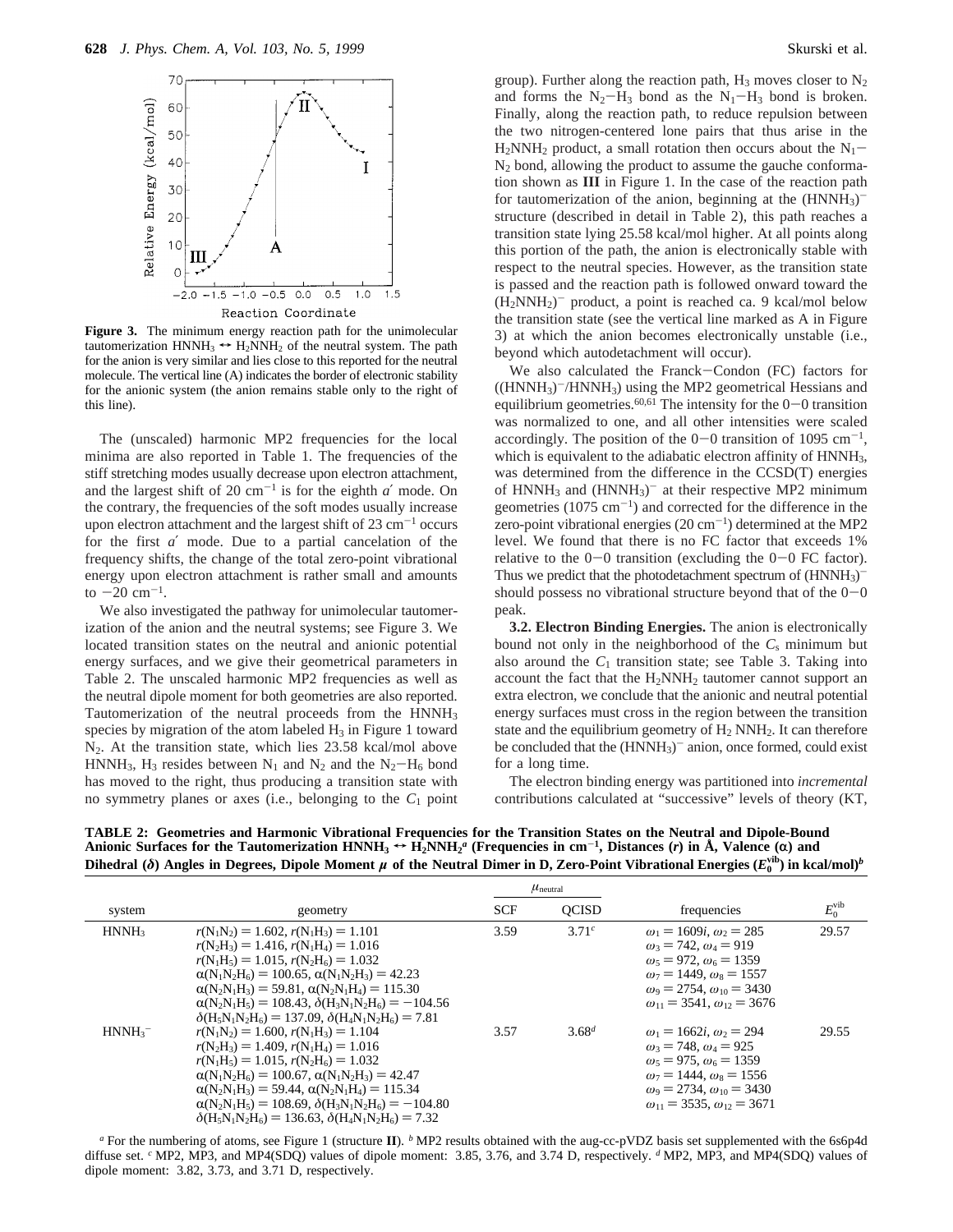**TABLE 3: Incremental Electron Binding Energies***<sup>a</sup>* **(cm**-**1) for the Anionic State of HNNH3**

|                                         | $(HNNH_3)^-$ |         | transition state             |
|-----------------------------------------|--------------|---------|------------------------------|
| component                               | $C_{s}^{b}$  | $C_s^c$ | for $(HNNH_3)^{-}$ , $C_1^d$ |
| $E_{\rm bind}^{\rm KT}$                 | 366          | 377     | 21                           |
| $\Delta E_{\rm bind}^{\rm SCF-ind}$     | 49           | 51      | 1                            |
| $\Delta E_{\rm bind}^{\rm MP2-disp}$    | 370          | 382     | 31                           |
| $\Delta E_{\rm bind}^{\rm MP2-no-disp}$ | $-21$        | $-23$   | 14                           |
| $\Delta E_{\rm bind}^{\rm MP3}$         | $-22$        | $-22$   | $-7$                         |
| $E^{\rm MP4}$<br><b>bind</b>            | 72           | 73      | 11                           |
| CCSD(T)<br>$E_{\text{bind}}$            | 235          | 238     | 127                          |
| sum                                     | 1049         | 1076    | 198                          |

*<sup>a</sup>* Results obtained with the aug-cc-pVDZ basis set supplemented with the 6s6p4d diffuse set. *<sup>b</sup>* For the geometry of the neutral. *<sup>c</sup>* For the geometry of the anion. *<sup>d</sup>* For the geometry of the anion.

SCF, MP $n (n = 2, 3, 4)$ , and CCSD(T)), and the results for the optimal *C*<sup>s</sup> structures of the neutral and the anion are presented in the second and third columns of Table 3. In the KT approximation, the electron binding energy results from the electrostatic and exchange interactions of the extra electron with the SCF charge distribution of the neutral molecule (primarily characterized by the dipole moment, but interactions with higher permanent multipoles and penetration effects are also included). The value of  $E_{bind}^{KT}$  increases by 11 cm<sup>-1</sup> upon geometry relaxation from the neutral to the anionic structure, which is consistent with the small increase in dipole moment accompanying this geometry change (see Table 1).

The SCF binding energies include orbital relaxation and thus take into account static polarization of the neutral molecule by the extra electron and the secondary effect of back-polarization. The 49-51 cm<sup>-1</sup> values of the orbital relaxation *correction* to  $E_{\text{bind}}^{\text{KT}}$ , denoted  $\Delta E_{\text{bind}}^{\text{SCF-ind}}$  in Table 3, are not negligible and represent about 5% of the total *E*bind.

The contribution denoted  $\Delta E_{\text{bind}}^{\text{MP2-disp}}$  results from dynamical correlation between the extra electron and the electrons of the neutral molecule. This stabilizing effect, caused by quantum mechanical charge fluctuations, is similar in magnitude to  $E_{\text{bind}}^{\text{KT}}$ , see Table 3. This finding is consistent with our earlier results for other dipole-bound anions<sup>26,31-37</sup> and has important implications for designing model potentials to describe dipolebound anions and solvated electrons.<sup>62,63</sup> The value of  $\Delta E_{\text{bind}}^{\text{MP2-disp}}$  increases from 370 cm<sup>-1</sup> at the optimal geometry of the neutral to  $382 \text{ cm}^{-1}$  at the optimal geometry of the anion.

In addition to the dispersion interaction, electron correlation may also affect the charge distribution (and dipole moment) of the neutral molecule and thus its electrostatic interaction with the extra electron. This effect first appears at the MP2 level and is denoted by  $\Delta E_{\text{bind}}^{\text{MP2-no-disp}}$ . In the case of HNNH<sub>3</sub>, the

MP2 electron correlation effects reduce the dipole moment of the neutral system by only 0.01 D in comparison with the SCF value (see Table 1) and higher order corrections are also very small. Therefore, the values of  $\Delta E_{\text{bind}}^{\text{MP2-no-disp}}$  are small for this system.

As Table 3 shows, the convergence of the MP series for the electron binding energy in  $HNNH_3$ <sup>-</sup> is slow. The contribution from  $\Delta E_{\text{bind}}^{MP3}$  is not negligible and is destabilizing. The contribution from  $\Delta E_{\text{bind}}^{\text{MP4}}$  represents ca. 7% of  $E_{\text{bind}}$ , and higher-order electron correlation effects, approximated here by  $\Delta E_{\text{bind}}^{\text{CCSD(T)}}$ (the *difference* in the CCSD(T) and MP4 binding energies), are significant, stabilizing, and responsible for 22% of the net electron binding energy. They produce our final prediction for the vertical electron detachemnt energy of  $1076 \text{ cm}^{-1}$  for  $\text{P}_2\text{H}_4$ <sup>-</sup>.

At the *C*<sup>1</sup> transiton state of the anion the dipole moment of the neutral is 3.7 D and the electron binding energy is 22, 67, and  $198 \text{ cm}^{-1}$  at the SCF, MP2, and CCSD(T) levels, respectively; see the fourth column of Table 3. Thus electron correlation effects represent 89% of the electron binding energy at the transition state. This contribution is comparable to that for the minimum energy structure of  $HPPH_3^-$ , for which the dipole moment of the neutral was also found to be 3.7 D.26 Another interesting feature of the anionic transition state is that the ∆*E*<sup>MP2-no-disp</sup> term is stabilizing, which is consistent with the fact that electron correlation effects increase the dipole moment of the neutral; see Table 2.

The contributions to  $\Delta E_{\text{bind}}^{\text{MP4}}$  and  $\Delta E_{\text{bind}}^{\text{CCSD(T)}}$  from various classes of excitations are collected in Table 4 and will now be discussed for the anionic minimum geometry. The MP4 contribution from double and quadruple excitations,  $\Delta E_{\text{bind}}^{\text{MP4(DQ)}}$ is destabilizing and amounts to  $-9$  cm<sup>-1</sup>. The contributions from single excitations, given by the difference between  $\Delta E_{\text{bind}}^{\text{MP4(SDQ)}}$ and  $\Delta E_{\text{bind}}^{\text{MP4(DQ)}}$ , is stabilizing and equal to 43 cm<sup>-1</sup>. The contribution from triple excitations, given by the difference between  $\Delta E_{\text{bind}}^{\text{MP4(SDTO)}}$  and  $\Delta E_{\text{bind}}^{\text{MP4(SDQ)}}$ , is also stabilizing and of the same importance  $(39 \text{ cm}^{-1})$ . The final fourth-order contribution  $\Delta E_{\text{bind}}^{\text{MP4(SDTQ)}}$  amounts to 73 cm<sup>-1</sup>.

The effect of single excitations is 5 times more important when evaluated in the framework of coupled-cluster theory where its contribution, calculated as the difference between  $E_{\text{bind}}^{\text{CCSD}}$  and  $E_{\text{bind}}^{\text{CCD}}$ , amounts to 236 cm<sup>-1</sup>. The contribution from noniterative triple excitations, calculated as the difference between  $E_{\text{bind}}^{\text{CCSD(T)}}$  and  $E_{\text{bind}}^{\text{CCSD}}$ , contains the fourth-order contribution with the CCSD amplitudes and a fifth-order term,<sup>55</sup> which are labeled T4(CCSD) and T5(CCSD), respectively, in Table 4. The fourth-order contribution with the CCSD amplitudes is highly stabilizing and amounts to  $113 \text{ cm}^{-1}$ , while the fifthorder contibution is slightly destabilizing and amounts to  $-25$  $cm^{-1}$ . Hence, the contribution from noniterative triple excitations

**TABLE 4: Contributions of Various Classes of Excitations to** *E***bind (cm**-**1) at the Neutral and Anionic Equilibrium Geometries from Tables 1 and 2***<sup>a</sup>*

|             | $(HNNH_3)^- C_s^b$ |                          |                   | $(HNNH_3)^- C_s^c$    | transition state for $(HNNH_3)^-$ , $C_1^d$ |                       |
|-------------|--------------------|--------------------------|-------------------|-----------------------|---------------------------------------------|-----------------------|
| method      | $E_{\text{bind}}$  | $\Delta E_\mathrm{bind}$ | $E_{\text{bind}}$ | $\Delta E_{\rm bind}$ | $E_{\text{bind}}$                           | $\Delta E_{\rm bind}$ |
| UMP4(DO)    | 734                | $-8$                     | 756               | $-9$                  | 60                                          | $\qquad \qquad -$     |
| UMP4(SDO)   | 776                | 33                       | 799               | 34                    | 65                                          |                       |
| UMP4(SDTO)  | 814                | 72                       | 838               | 73                    | 71                                          |                       |
| <b>CCD</b>  | 730                | $-4$                     | 752               | $-4$                  | 59                                          | $\qquad \qquad -$     |
| <b>CCSD</b> | 962                | 187                      | 988               | 189                   | 152                                         | 87                    |
| CCSD(T)     | 1049               | 235                      | 1076              | 238                   | 198                                         | 127                   |
| T4(CCSD)    |                    | 111                      |                   | 113                   |                                             | 56                    |
| T5(CCSD)    |                    | $-24$                    |                   | $-25$                 |                                             | $-10$                 |

*<sup>a</sup>* Results obtained with the aug-cc-pVDZ basis set supplemented with the 6s6p4d diffuse set. *<sup>b</sup>* For the geometry of the neutral. *<sup>c</sup>* For the geometry of the anion. *<sup>d</sup>* For the geometry of the anion.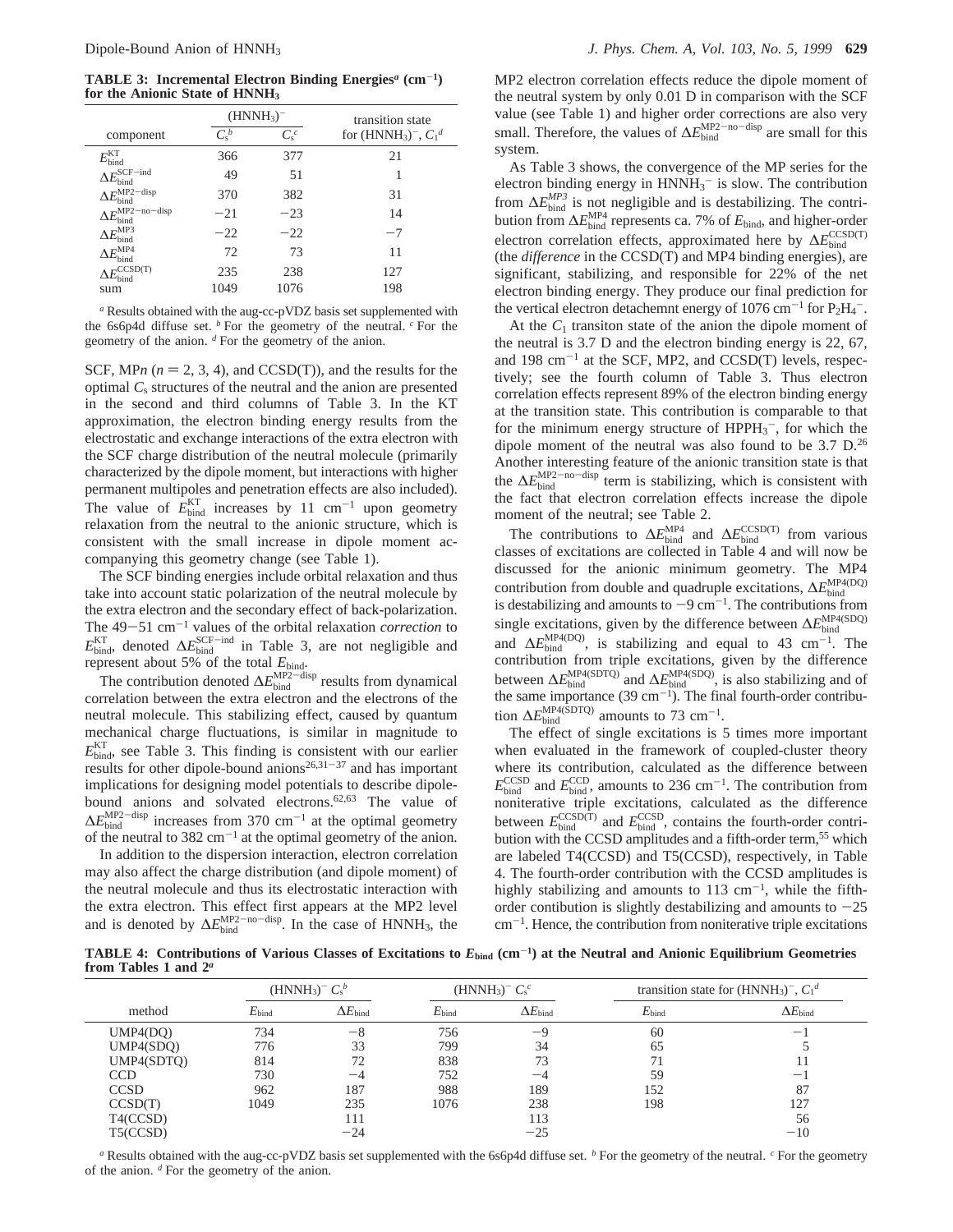is stabilizing, amounts to  $88 \text{ cm}^{-1}$ , and is dominated by the fourth-order contribution (with the CCSD amplitudes).

Higher than fourth-order electron correlation contributions to *E*bind may also be extracted from the data collected in Table 4. The difference between  $E_{\text{bind}}^{\text{CCD}}$  and  $E_{\text{bind}}^{\text{MP4(DQ)}}$  is very small and amounts to  $-5$  cm<sup>-1</sup>. However, when single excitations are included, the situation is quite different; indeed, the difference between  $E_{\text{bind}}^{\text{CCSD}}$  and  $E_{\text{bind}}^{\text{MP4(SDQ)}}$  amounts to 189 cm<sup>-1</sup>. These results support our earlier conclusions that the MP4 treatment of electron correlation effects is not sufficient for dipole-bound anions. $26,31-36$  The contribution from triple excitations proved to be very sensitive to the form of amplitudes of the single and double excitations. For this dipole-bound anion it may be necessary to adopt methods such as CCSDT-1 or CCSDT, which treat high-order correlation effects more accurately than does the CCSD(T) method.55

### **4. Conclusions**

Our results indicate that the HNNH<sub>3</sub> tautomer of hydrazine can bind an electron by  $1076 \text{ cm}^{-1}$ , whereas the well-known H2NNH2 tautomer cannot. This suggests a practical route to formation of the HNNH<sub>3</sub> tautomer through photodetachment of the excess electron from  $N_2H_4^-$ . The neutral and anionic HNNH3 are predicted to be kinetically stable with respect to tautomerization (having barriers of 23.6 and 25.6 kcal/mol, respectively), though thermodynamically unstable by 43.6 and 40.5 kcal/mol (with respect to the neutral  $H_2NNH_2$ ), respectively.

The excess electron in  $(HNNH_3)^-$  is already bound due to the dipole potential of the neutral as obtained at the KT level of theory, but electron correlation effects contribute 60% to the total value of the electron binding energy at the highest CCSD(T) level of theory employed here, even though the dipole moment of the neutral is *decreased* by 1.3% when electron correlation effects are included.

The second-order dispersion stabilization was found to be the most important for the stabilization of the excess electron, as it is responsible for 35% of the total electron binding energy. The contributions to  $E_{bind}$  from single and triple excitations proved to be more significant in the CCSD(T) than in the MP4 approach.

The electronic stability of the iminoammonium anion is more than 3 times larger than that found previously for its phosphorus analogue ((HPPH<sub>3</sub>)<sup>-</sup>),<sup>26</sup> as dictated by the significant difference in dipole moments of the neutral species  $(3.7 \text{ D}$  for HPPH<sub>3</sub> vs 5.4 D for  $HNNH_3$ ).

**Acknowledgment.** This work was supported by the NSF Grant CHE9618904 to J.S. and the Polish State Committee for Scientific Research (KBN) Grant No. BW/8000-5-0111-8 to P.S. The computer time provided by the Utah High Performance Computing Center is also gratefully acknowledged. We also acknowledge support of this work by the Divisions of Geosciences and Chemical Sciences both of the Office of Basic Energy Sciences, U.S. Department of Energy. Pacific Northwest National Laboratory is operated for the U.S. Department of Energy by Battelle Memorial Institute under Contract No. DE-AC6-76RLO 1830.

### **References and Notes**

(1) Wagman, D. D.; Evans, W. H.; Parker, V. B.; Schumm, R. H.; Halow, I.; Bailey, S. M.; Churney, K. L.; Nuttall, R. L. The NBS Tables of Chemical Thermodynamics Properties. *J. Phys. Chem. Ref. Data* **1982**, Suppl. 2, 11.

- (2) Vaghjiani, G. L. *J. Phys. Chem. A* **1997**, *101*, 4167.
- (3) Vaghjiani, G. L. *J. Phys. Chem*. **1993**, *98*, 2123.
- (4) Kohata, K.; Fukuyama, T.; Kuchitsu, K. *J. Phys. Chem.* **1982**, *86*, 602.
- (5) Beihl, H.; Stuhl, F. *J. Photochem. Photobiol. A: Chem.* **1991**, *59*, 135.
- (6) Lindberg, P.; Raybone, D.; Salthouse, J. A.; Watkinson, T. M.; Whitehead, J. C. *Mol. Phys.* **1987**, *62*, 1297.
- (7) Vinogradov, I. P.; Firsov, V. V. *Opt. Spectrosc. USSR* **1982**, *53*, 26.
	- (8) Diesen, R. W. *J. Chem. Phys.* **1963**, *39*, 2121.
- (9) Filseth, S. V.; Danon, J.; Feldmann, D.; Campbell, J. D.; Welge, K. H. *Chem. Phys. Lett.* **1979**, *63*, 615.
	- (10) Hack, W.; Rathmann, K. *Z. Phys. Chem. (Munich)* **1992**, *176*, 151.
	- (11) Fink, W.; Pan, D. C.; Allen, L. C. *J. Chem. Phys.* **1967**, *47*, 895.
- (12) Mosquera, R. A.; Vasquez, S.; Rios, M. A.; Van Alsenoy, C. *J. Mol. Struct.* **1990**, *206*, 4.
	- (13) Jarvie, J. O.; Rauk, A. *Can. J. Chem.* **1974** *52*, 2785.
	- (14) Riggs, N.; Radom, L. *Aust. J. Chem.* **1986**, *39*, 1917.
- (15) DeFrees, D. J.; Raghavachari, K.; Schlegel, H. B.; Pople, J. A. *J. Am. Chem. Soc.* **1982**, *104*, 5576.
	- (16) Rao, B. G.; Singh, U. C. *J. Am. Chem. Soc.* **1991**, *113*, 4381.
	- (17) Schlegel, H. B.; Skancke, A. *J. Am. Chem. Soc.* **1993**, *115*, 7465. (18) Habas, M.-P.; Baraille, I.; Larrieu, C.; Chaillet, M. *Chem. Phys.*
- **1997**, *219*, 63.
- (19) Schmitz, B. K.; Euler, W. B. *J. Mol. Struct. (THEOCHEM)* **1992**, *257*, 227.
- (20) Chung-Phillips, A.; Jebber, K. A. *J. Chem. Phys.* **1995**, *102*, 7080. (21) Pople, J. A.; Raghavachari, K.; Frisch, M. J.; Binkley, J. S.; Schleyer, P.v. R. *J. Am. Chem. Soc.* **1983**, *105*, 6389.
	- (22) Ding, F.-J.; Zhang, L.-F. *Int. J. Quantum Chem.* **1997**, *64*, 447.
	- (23) Pople, J. A.; Curtiss, L. A. *J. Chem. Phys.* **1991**, *95*, 4385.
	- (24) Yalcin, T.; Suzer, S. *J. Mol. Struct.* **1992**, *266*, 353.
	- (25) Simons, J.; Jordan, K. D. *Chem. Re*V*.* **<sup>1987</sup>**, *<sup>87</sup>*, 535.
	- (26) Skurski, P.; Gutowski, M.; Simons, J. *J. Chem. Phys.*, in press.
	- (27) Jordan, K. D. *Acc. Chem. Res.* **1979**, *12*, 36.
	- (28) Jordan, K. D.; Luken, W. *J. Chem. Phys.* **1976**, *64*, 2760.
	- (29) Gutsev, G. L.; Sobolewski, A. L.; Adamowicz, L. *Chem. Phys.*
- **1995**, *196*, 1. (30) Gutsev, G. L.; Adamowicz, L. *J. Phys. Chem.* **1995**, *99*, 13412.
- (31) Gutowski, M.; Skurski, P.; Boldyrev, A. I.; Simons, J.; Jordan, K. D. *Phys. Re*V*. A* **<sup>1996</sup>**, *<sup>54</sup>*, 1906.
- (32) Gutowski, M.; Skurski, P.; Simons, J.; Jordan, K. D. *Int. J. Quantum Chem.* **1997**, *64*, 183.
	- (33) Gutowski, M.; Skurski, P. *J. Chem. Phys.* **1997**, *107*, 2968.
	- (34) Gutowski, M.; Skurski, P. *J. Phys. Chem. B* **1997**, *101*, 9143.
- (35) Gutowski, M.; Jordan, K. D.; Skurski, P. *J. Phys. Chem. A* **1998**, *102*, 2624.
	- (36) Skurski, P.; Gutowski, M. *J. Chem. Phys.* **1998**, *108*, 6303.

(37) Gutowski, M.; Skurski, P. Manuscript in preparation.

- (38) Yokoyama, K.; Leach, G. W.; Kim, J. B.; Lineberger, W. C.;
- Boldyrev, A. I.; Gutowski, M. *J. Chem. Phys.* **1996**, *105*, 10706. (39) Ramaekers, R.; Smith, D. M. A.; Smets, J.; Adamowicz, L. *J. Chem. Phys.* **1997**, *107*, 9475.
- (40) Smith, D. M. A.; Smets, J.; Elkadi, Y.; Adamowicz, L. *J. Chem. Phys.* **1997**, *107*, 5788.
- (41) Smith, D. M. A.; Smets, J.; Elkadi, Y.; Adamowicz, L. *J. Chem. Phys.* **1998**, *109*, 1238.
	- (42) Gutsev, G. L.; Bartlett, R. J. *J. Chem. Phys.* **1996**, *105*, 8785.
- (43) Desfrançois, C.; Abdoul-Carime, H.; Khelifa, N.; Schermann, J. P. *Phys. Re*V*. Lett.* **<sup>1994</sup>**, *<sup>73</sup>*, 2436.
- (44) Stockdale, J. A.; Davis, F. J.; Compton, R. N.; Klots, C. E. *J. Chem. Phys.* **1974**, *60*, 4279.
	- (45) Hasemi, R.; Illenberger, E. *J. Phys. Chem.* **1991**, *95*, 6402.
- (46) Bailey, C. G.; Dessent, C. E. H.; Johnson, M. A.; Bowen, K. H., Jr. *J. Chem. Phys.* **1996**, *104*, 6976.
- (47) Castleman, A. W., Jr.; Bowen, K. H., Jr. *J. Phys. Chem.* **1996**, *100*, 12911.
	- (48) Fermi, E.; Teller, E. *Phys. Re*V*.* **<sup>1947</sup>**, *<sup>72</sup>*, 399.
	- (49) Wightman, A. S. *Phys. Re*V*.* **<sup>1950</sup>**, *<sup>77</sup>*, 521.
	- (50) Levy-Leblond, J. M. *Phys. Re*V*.* **<sup>1967</sup>**, *<sup>153</sup>*, 1.
	- (51) Mittleman, M. H.; Myerscough, V. P. *Phys. Lett.* **1966**, *23*, 545.
	- (52) Crawford, O. H. *Mol. Phys.* **1971**, *20*, 585.
	- (53) Garrett, W. R. *J. Chem. Phys.* **1982**, *77*, 3666.
	- (54) Koopmans, T. *Physica* **1934**, *1*, 104.

- (56) Taylor, P. R. In *Lecture Notes in Quantum Chemistry II*; Roos, B. O., Ed.; Springer-Verlag: Berlin, 1994.
- (57) Kendall, R. A.; Dunning, T. H., Jr.; Harrison, R. J. *J. Chem. Phys.* **1992**, *96*, 6796.
- (58) Gutowski, M.; Simons, J. *J. Chem. Phys.* **1990**, *93*, 3874.

<sup>(55)</sup> Bartlett, R. J.; Stanton, J. F. In *Reviews in Computational Chemistry*; Lipkowitz, K. B., Boyd, D. B., Eds.; VCH Publishers, Inc.: New York, 1994; Vol. V.